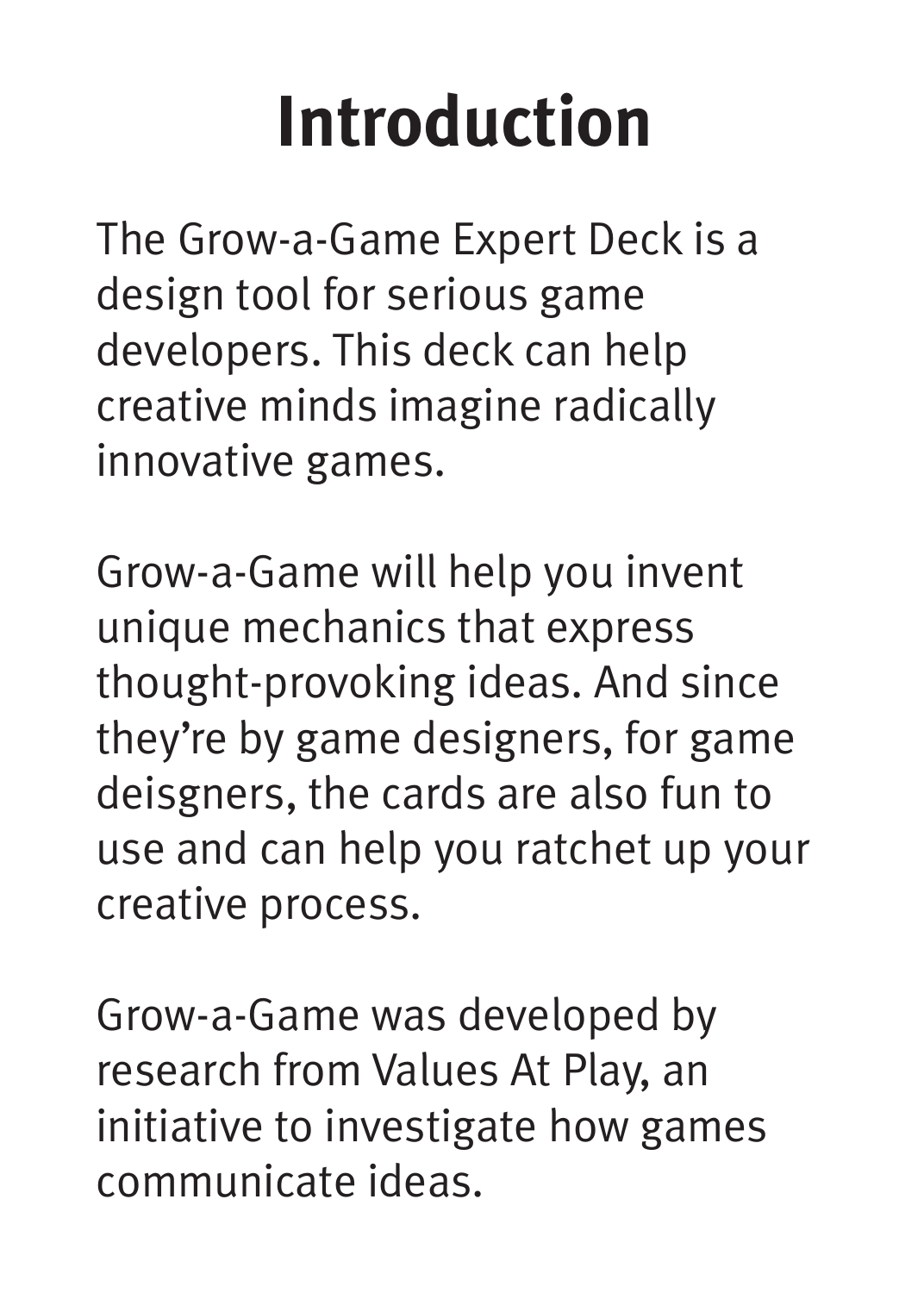## **Card Types**

**Challenges**: Social, political, and economic problems to incorporate into game designs.

**Atmosphere**: Use these moods or settings to set a specific ambiance for the game world.

**Values**: Values cards have principles and beliefs that can be expressed through games.

**Verbs**: These cards have actions that can serve as game mechanics.

Note: Every card category has blank wildcards for you to customize the deck.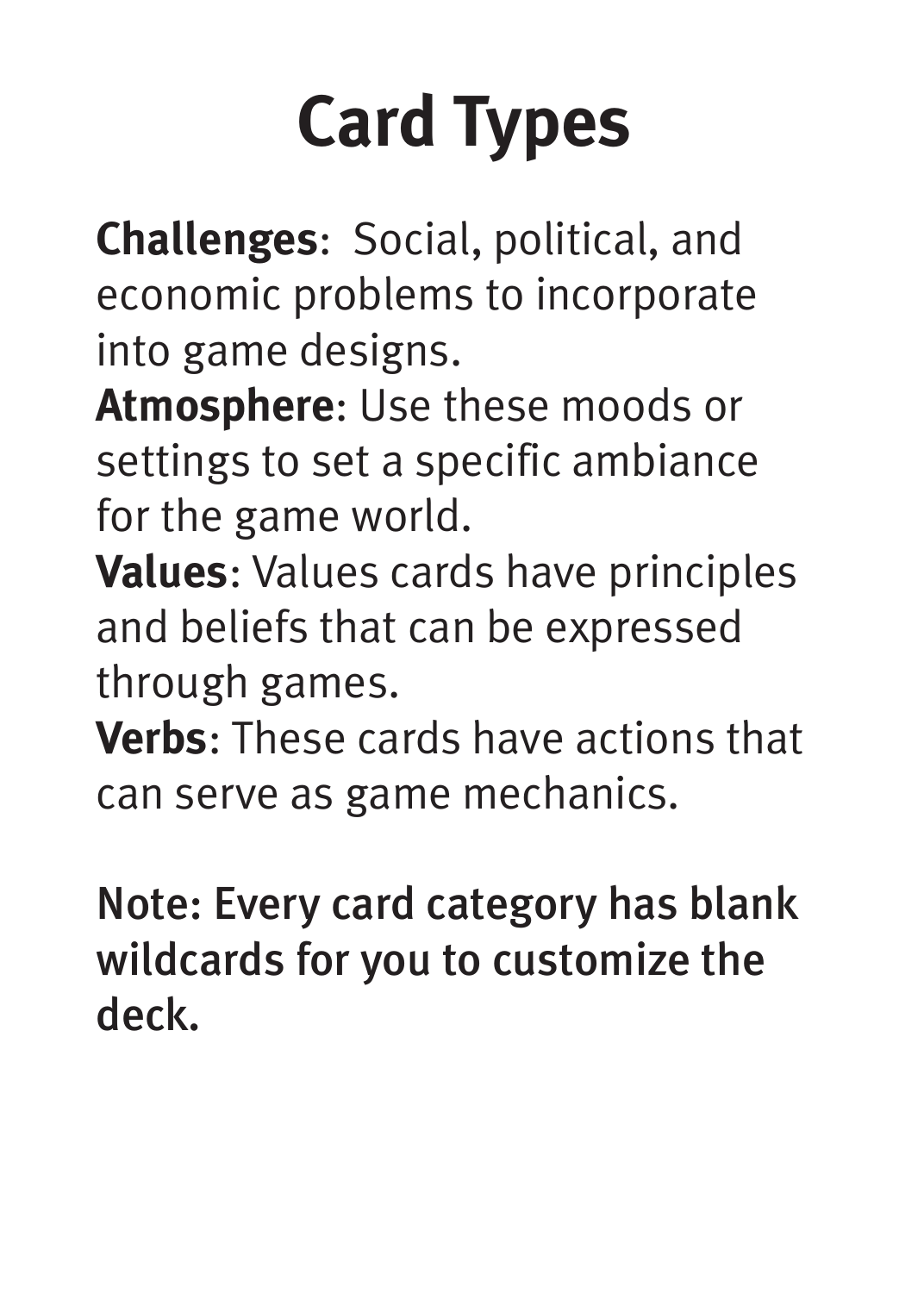# **Play Styles**

Grow-a-Game cards can be used in a number of different ways. Any mix of the four card categories can be used to analyze existing games, or imagine new ones.

Suggested card combinations are included, but once you're familiar with the deck you'll discover which categories and play styles are most useful for you.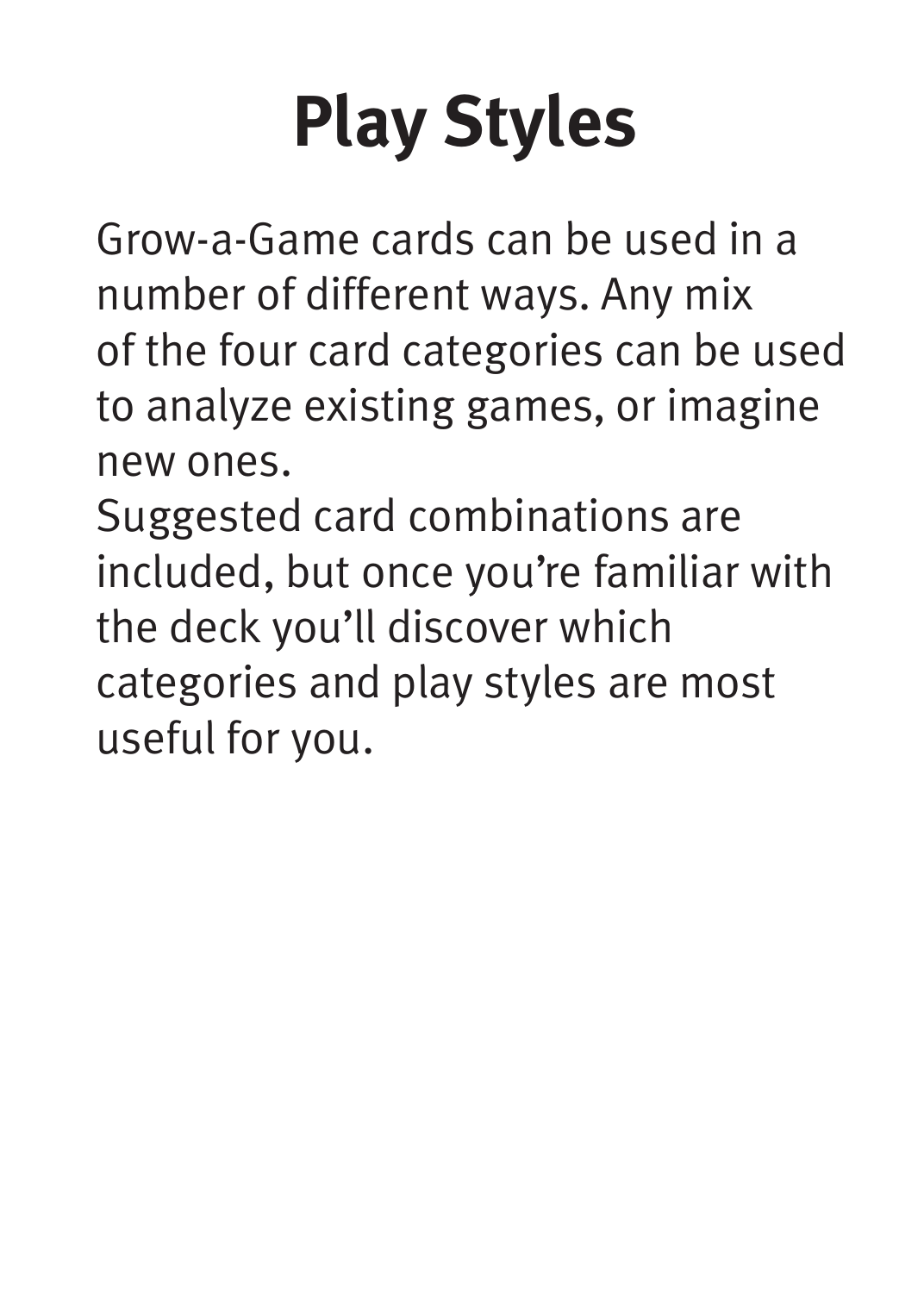Play Style **One Card** 1-10 players 10-30 minutes

- 1. Shuffle the blue values deck.
- 2. Each player chooses a values card.
- 3. Each player thinks of an existing game that expresses or requires the concept on the card.

Example: If someone drew the 'accountability' values card, games like The Sims, or Fable could be discussed as games that express that value. In both games, a player's actions have long term, irreversible consequences.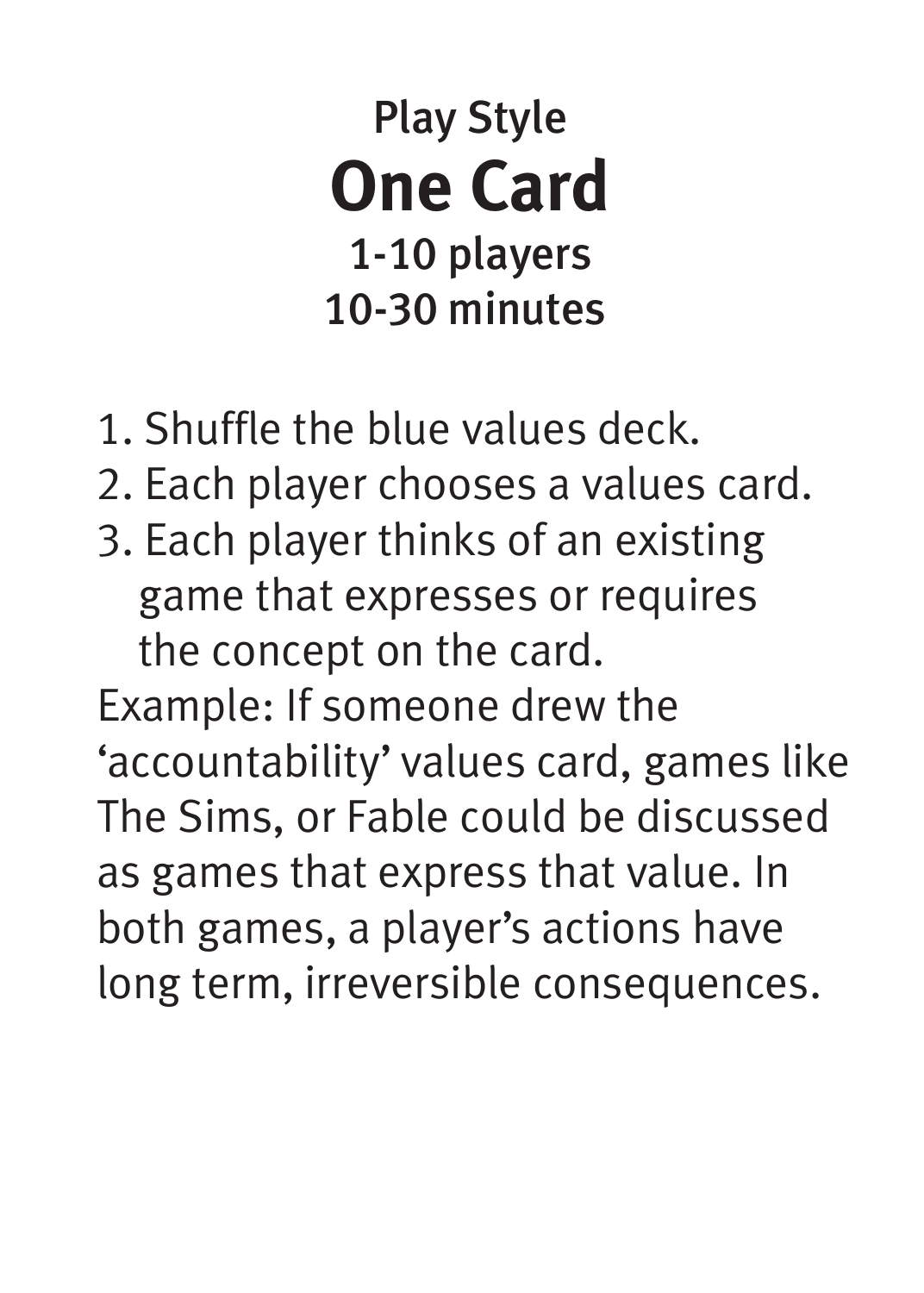### Play Style **Two Card**

#### 3-8 players, or teams of 3-8 players 20-40 minutes

- 1. Shuffle the values and atmosphere card sets separately.
- 2. Each player or team draws one card from each of these sets.
- 3. Brainstorm for 10 minutes. Each player or group develops a game idea that is inspired by the atmosphere card, and expresses the chosen values card.
- 4. When time runs out, each player or group pitches the game idea.

May the best designer win!